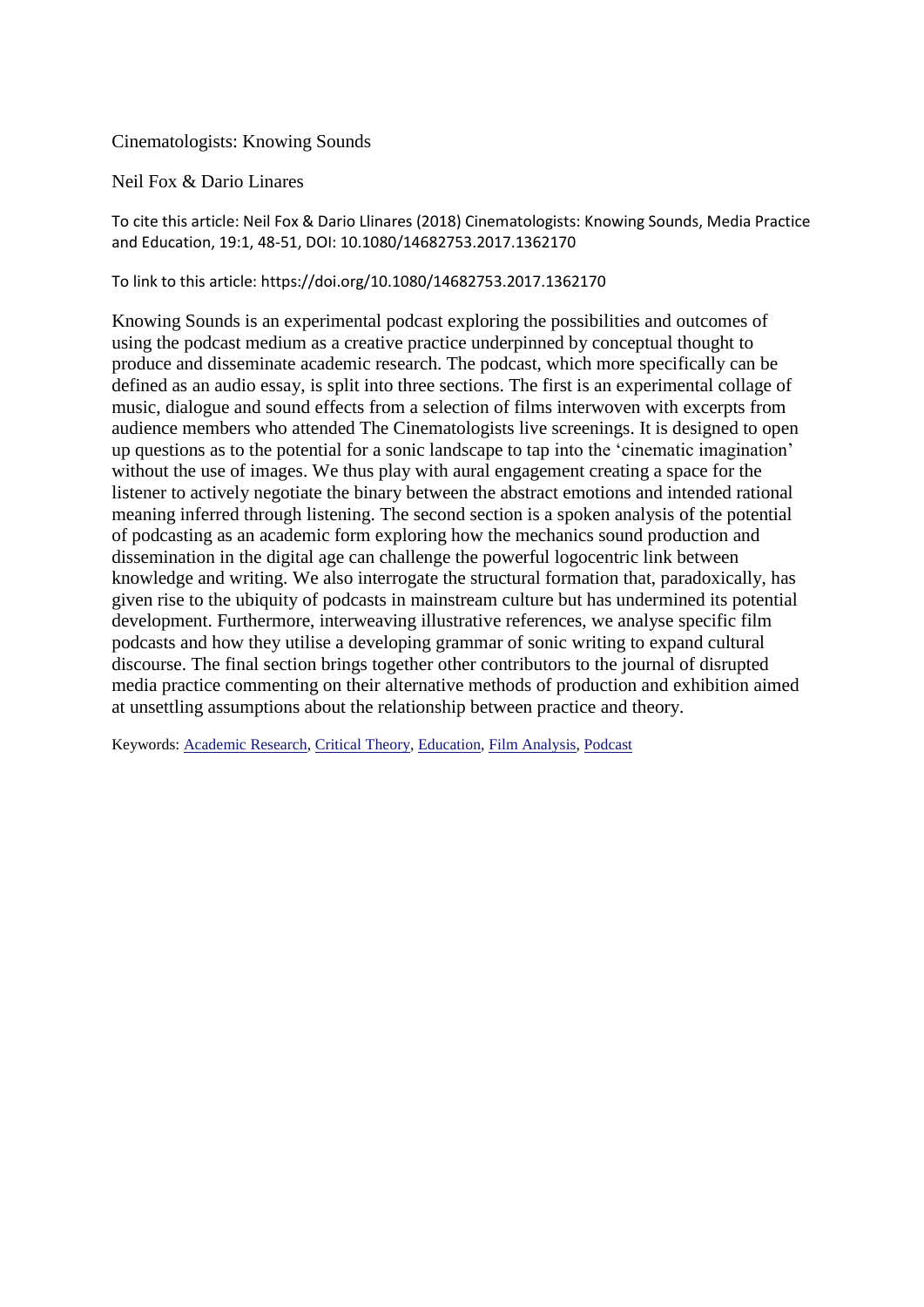Listen to the processual version:



<http://www.cinematologists.com/disruptive-media/>